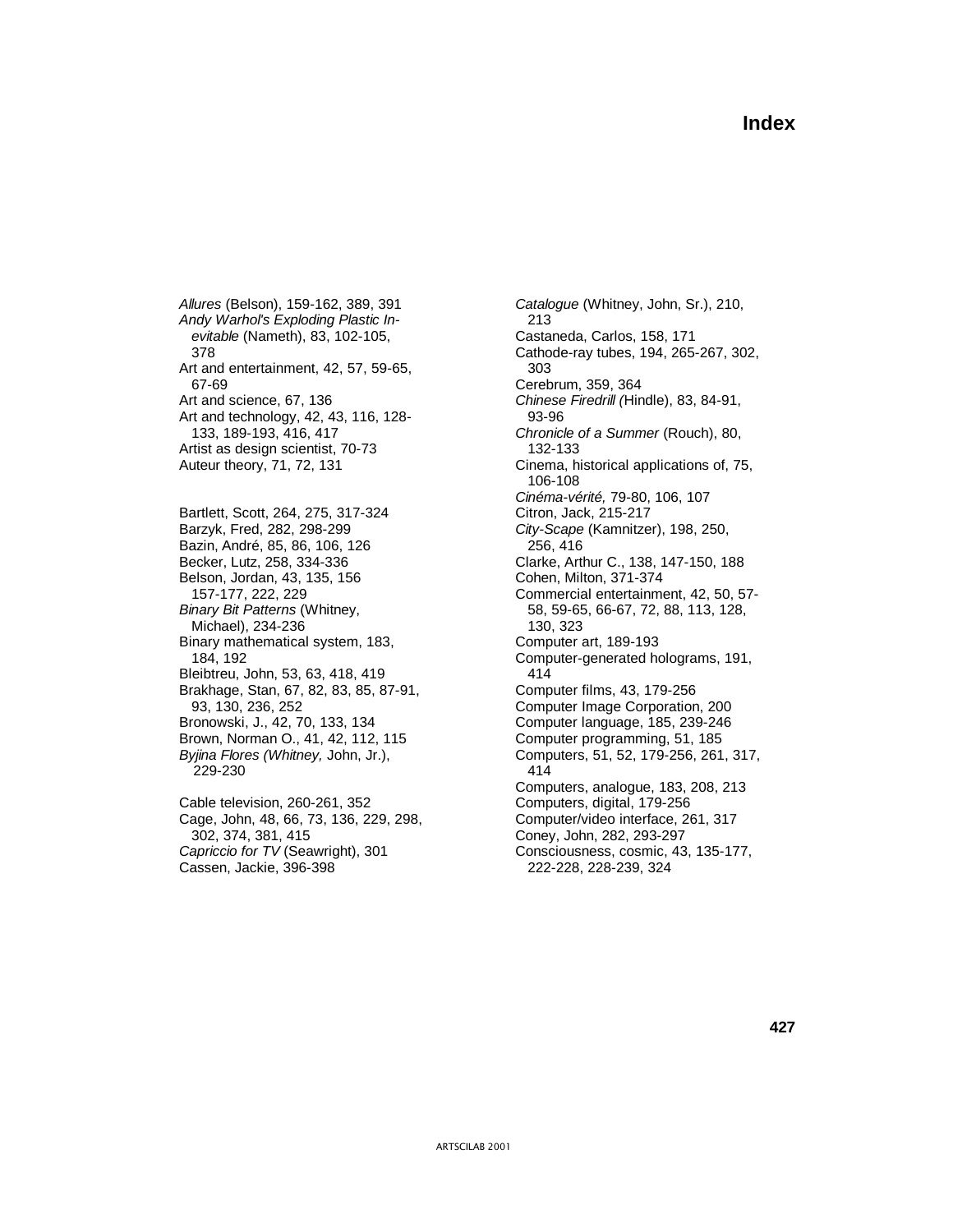Consciousness, expanded, 41, 47, 130, Electromedia Theatre (Tambellini), 157-177, 189, 222-239, 323, 349, 381-383<br>364, 371-374, 388-391, 392-398 *Empire of* Consciousness, oceanic, 92, 93, 110 281, 295-297 121, 136 Entropy, 62-65, 68, 111 *Contact: A Cybernetic Sculpture* (Le- Existentialism and science, 142-147, vine), 339-341 Coplans, John, 218-219 Expanded cinema, 41, 49, 54-56, 75, Csuri, Charles, 194, 203 Cybernetic Age, 41, 81, 134 Experiments in Art and Technology, Cybernetic cinema, 194-206 416 417 Cybernetics, 65, 108, 129, 131, 183- 184, 226 Fetter William, 194 *Cybernetik 5.3 ( Stehura ), 239-246,* Fiction, the end of, 106-108, 135, 252 250 Fischinger, Oskar, 157, 160-162

*David Holzman's Diary (McBride),* 79, 80, 126 Decentralization, technological, 42, 133, 136, 137, 144, 146, 180-181, 128-134 186, 229, 347, 394 Dewey, John, 66, 116 *Fuses (*Schneemann), 83, 116, 119- DeWitt, Tom, 318, 324-328, 364 121, 366 Dilexi Foundation, 281, 292-297 Future shock, 50-53 DNA/RNA, 52, 55, 110, 135 *Dog Star Man (*Brakhage), 67, 82, 83, 85, 87-91, 93, 130 Generation gap, 46-51, 144-146 Drama, 42, 60, 64, 70, 85, 87, 135 Gillette, Frank, 341-343 Drama, the end of, 75-134 Godard, Jean-Luc, 49, 79, 80, 108, Dream Reel (Yalkut), 391-392 *Dream Reel* (Yalkut), 391-392 Dylan, Bob, 48, 68, 115, 116 Gombrich, E. H., 90, 109, 158

 162-167, 222-228, 238 *Hello* (Kaprow), 343-344 Ecology, 43, 50, 346-347, 416 Hesse, Hermann, 47, 93, 129, 144, Educational Television, 281, 298 146, 396 Ehrenzweig, Anton, 84 Hindle, Will, 83, 93-96 Eisenstein, Sergei, 85, 87 Höglund, Sven, 331-334

 364, 371-374, 388-391, 392-398 *Empire of Things, The* (Makanna), *Flesh (*Morrissey), 79-83, 117 Fourier, Charles, 112<br>Fuller, R. Buckminster, 15-39, 44, 45, 79, 80, 126 48, 53, 57, 63, 64, 77, 84, 109, 114,

Eastern philosophy, 136, 140, 159, Hallucinogens, 47, 81, 144, 174, 238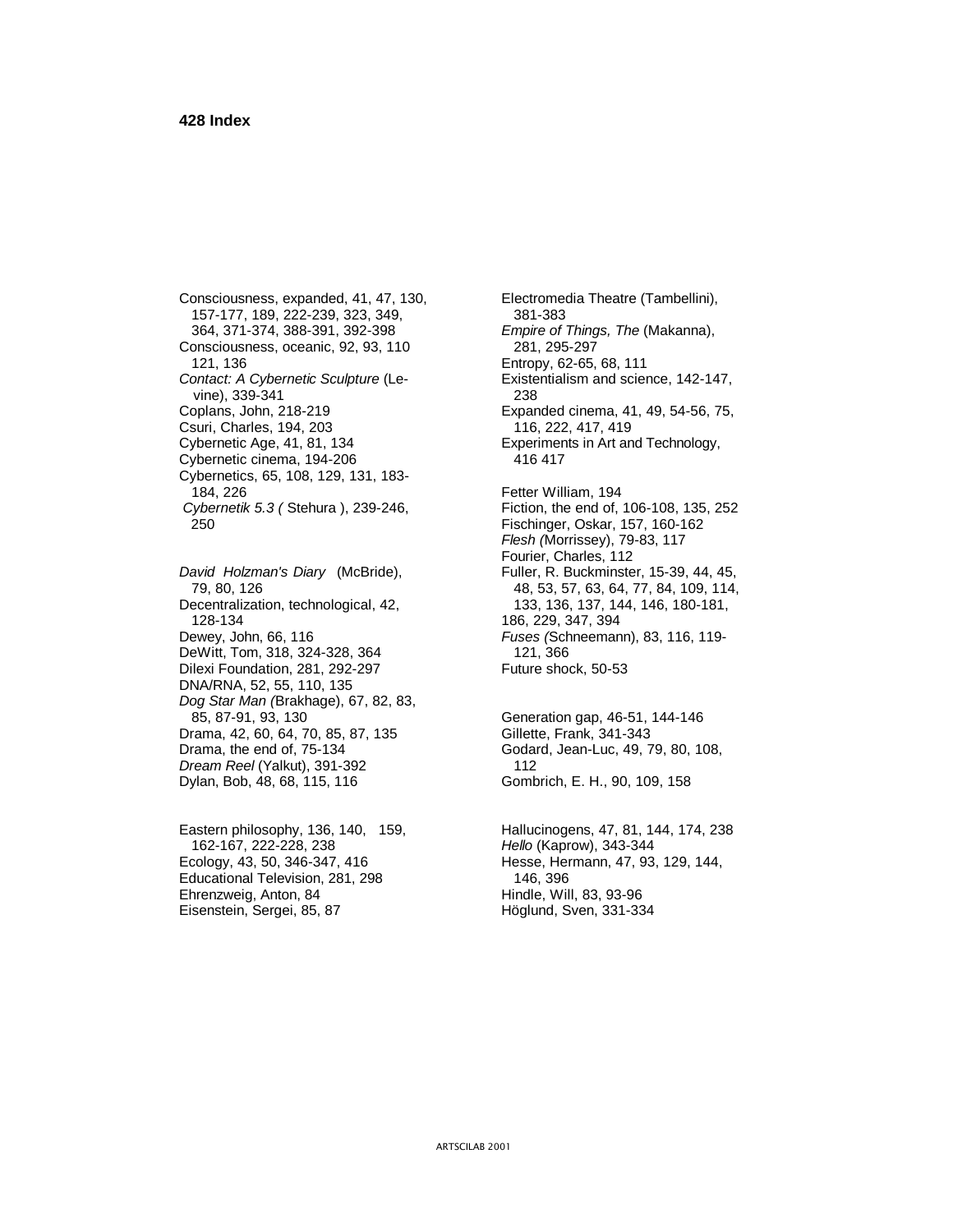Holographic cinema, 43, 399-414 *Labyrinthe,* 352-354 Holograms, computer-generated, 191, *Lapis* (Whitney, James), 177, 210, 414 213, 222-228, 250 Holography, 41, 400-403, 416-417 Laser, 399-414, 417 Homosexuality, 113-121 *Leap, The* (Dewitt), 324-328 *HPSCIHD* (Cage), 374-381 Logic, bistable, 81 *Hummingbird (*Csuri), 199, 203 Logic, the end of, 140-141

IBM, 51, 196, 215, 216, 217, 242, 246 Image-exchange, 49, 114, 128-134 Makanna, Philip, 281, 295-297 Information, experiential, 62-65, 71 Mallary, Robert, 191, 193 Information theory, 62-65 Marker, Chris, 80, 105 Interferometry, laser, 41, 191, 400-403 Maslow, A. H., 113<br>Intermedia, 43, 345-398 McHale, John, 44, Intermedia network, 41, 53, 54-58, 66, 112, 128-134 Intermedia Theatre, 365-386 *Iris (*Levine), 339-341 Mechanical plotter, 194-203

Jacobson, Alex, 404-414 *Momentum (*Belson), 174-177 Jung, C. G., 147, 163, 167, 226, 233 Mondrian, Piet, 82, 127, 157

Kamnitzer, Peter, 198, 250-256 der), 331-334<br>
Kaprow, Allan, 281, 299, 343-344 *Moon* (Bartlett), 275, 321-324 Kaprow, Allan, 281, 299, 343-344 *Moon* (Bartlett), 275, 321-324 Kinaesthetic cinema, 83, 97, 110, 157 158 Multiple projection, 371-374, 387, Kinescope, 275, 317-324, 328 398 Kinetic empathy, 83-97 *Music With Balls* (Riley), 281, 293- Kinetic Theatre (Schneemann), 366- 295 371 Mythopoeia, 106-108, 111, 252 Klee, Paul, 85 Knowlton, Kenneth, 199, 246-249 Krishnamurti, J., 52, 61, 62 Nameth, Ronald, 83, 102-105, 374-Kroitor, Roman, 352-354 381 KQED-TV, 281, 297, 298 <br>Kubrick, Stanlev, 43, 139-156, 229 Television 81-292 Kubrick, Stanley, 43, 139-156, 229

Levine, Les, 78, 337, 339-341 Logic, triadic, 81

McHale, John, 44, 51, 54, 57, 68, 110, 143, 146, 180, 181 McLuhan, Marshall, 44, 55, 77, 137, 139, 144, 179 *Metanomen* (Bartlett), 318 Microfilm plotter, 194-203 Jacobs, Henry, 388-391 Minimal cinema, 119, 122-127 Montage, 76, 85, 86, 87 *Monument (*Höglund-Weck-Sjölan-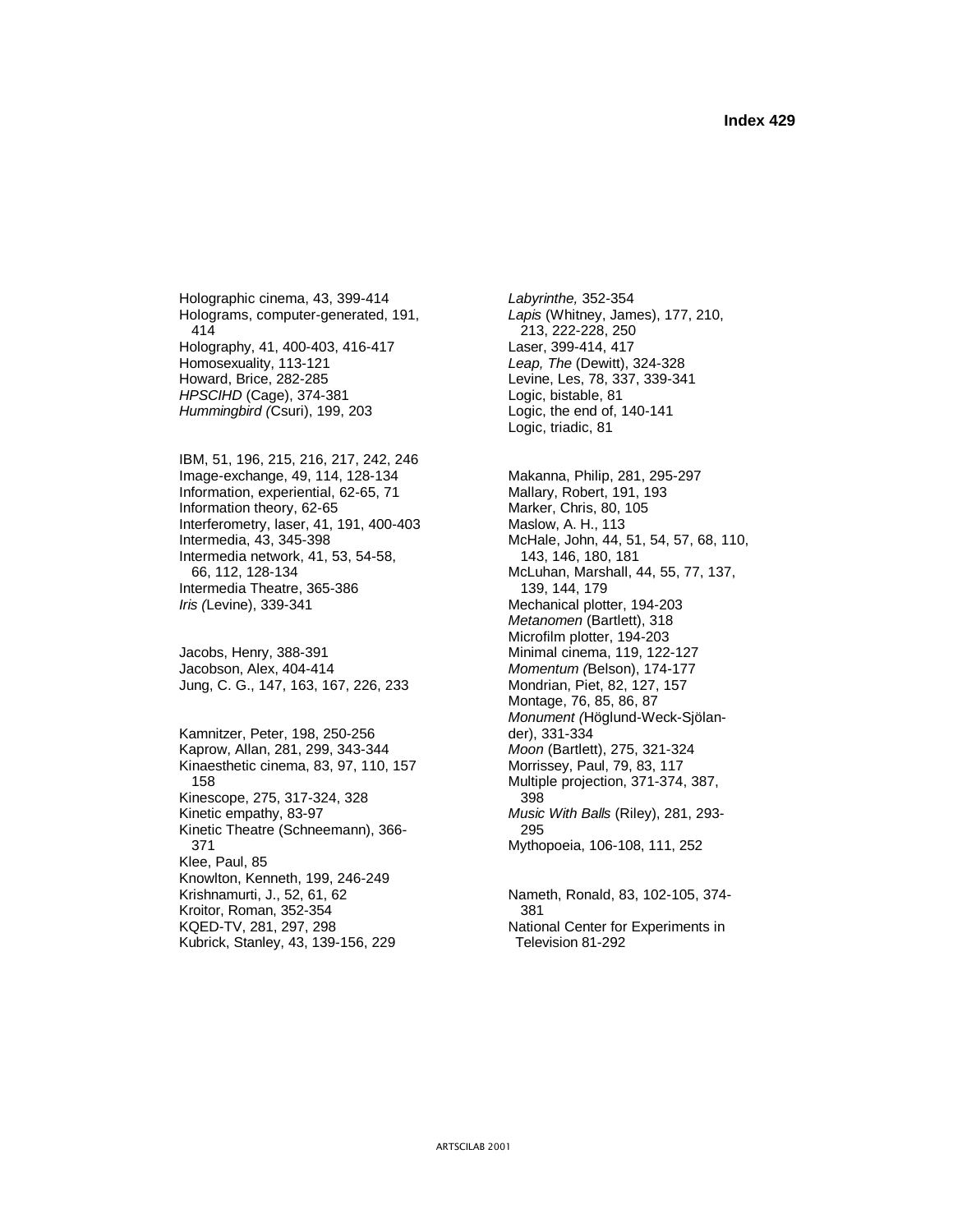New Nostalgia, 43, 142-147 127 New Romantic Age, 146-147 Reality, nonordinary, 158, 159, 348-Noll, A. Michael, 189, 192, 193, 239 349, 352 Noosphere, 57-58, 78-79, 260 Reality, post-stylized, 106-108

*OFFON* (Bartlett), 275, 318-321, Riley, Terry, 281, 293-295 324, 326, 328 Rouch, Jean, 80, 132-133 Once Group, 371-374 O'Neill, Patrick, 83, 97-100, 122, 242

Paik, Nam June, 137, 193, 281, 282, 302-308, 328-330, 391-392 119-121, 366-371 Paikpieces (Yalkut-Paik), 328-330, Schneider, Ira, 341-343 391-392 Schofill, John, 83, 100-102 Paleocybernetic Age, 41, 50, 55,57, Schum, Gerry, 292 Panofsky, Erwin, 106 292 Pauwels, Louis, 52, 135, 136, 159 Seawright, James, 301 *Permutations* (Whitney, John, Sr.), *7362* (O'Neill), 83, 97-100 215-222, 250 Siegel, Eric, 314-316 Phenomena (Belson), 167-169 Single Wing Turquoise Bird, 392-396 Piene, Otto, 281-282, 299-301, 383 Sjölander, Ture, 331-334 Plasma crystal screens, 203-205 Slit-scan technique, 151-156, 167, Plot, 64, 70, 81-122, 352-358 *Poem Fields* (VanDerBeek-Knowlton, Snow, Michael 83, 99, 122-127 246-249 Software, 78, 79, 132, 185-188 Polymorphous eroticism, 83, 112-121 Sontag, Susan, 70, 365 Post-Mass-Audience Age, 42, 128- Space Theatre (Cohen), 371-374 134, 260-264 Stehura, John, 234, 239-246 Pudovkin, Alexander, 85 Stern, Gerd, 347-348

Radical evolution, 42, 48, 50-53, 58, 65 Synaesthetic cinema, 42, 75-134 108, 399, 415

Negentropy, 62-65 Reality, extra-objective, 79, 83, 122-Reality, prestylized, 106-108 *Re-Entry* (Belson), 162-167 *Samadhi* (Belson), 169-174, 175 Schlossberg, Edwin, 44, 257, 293<br>Schneemann, Carolee, 83, 92, 116, 66, 77, 78, 81, 137, 246, 348 Sears, Loren, 279-280, 281, 282, 291- Stern, Rudi, 396-398 Stevens, Wallace, 75, 90, 133, 189<br>Superimposition, 84 - 87, 100, 110 Read, Herbert, 70, 76, 111, 418 Synaesthetic cinema, and McLuhan, 77 Realism, cinematic, 79, 80, 107, 135 Synaesthetic cinema, and sex, 112-121

Reality, 43, 45, 46, 53, 79, 82, 106- Synaesthetic cinema, and science, 76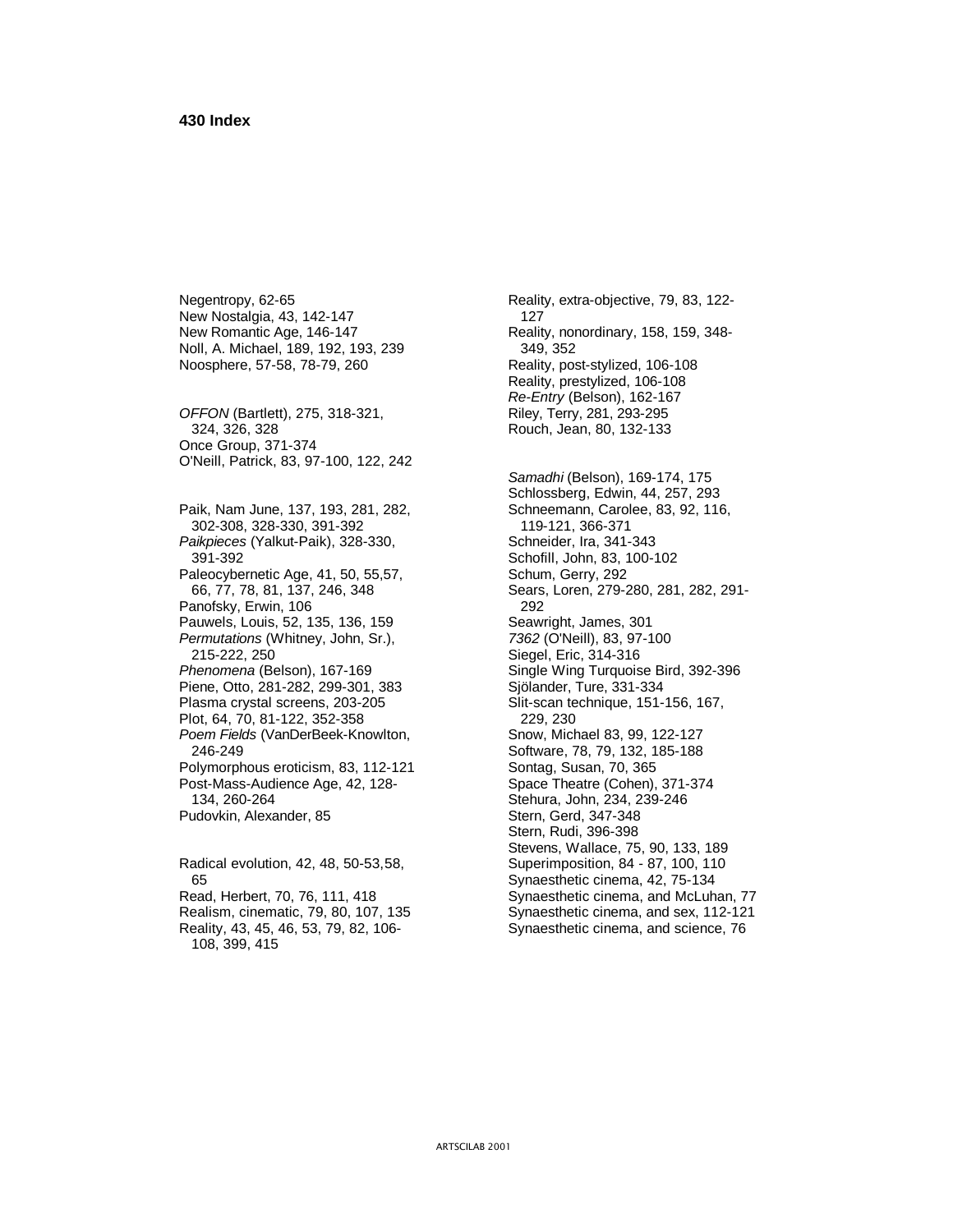Synaesthetic cinema and synergy, Thompson, Francis, 354-358 109-111 Tibetan Book of the Dead, 162-167, Synaesthetic cinema, and technology 172 128-134 Tower, Alvin, 50, 51, 69 Synaesthetic cinema, and television, Trumbull, Doug, 151-156, 230 77-80 TV Gallery (Schum), 292 Synaesthetic videotapes, 281-316 *2001: A Space Odyssey* (Kubrick), Syncretism, 83, 84 - 91, 110, 226 43, 139 - 156, 162, 167, 174, 228, Synergy, 109-111, 341 44 Tambellini, Aldo, 299, 308-314, 381- Utopia, 47, 113, 419 383 Technoanarchy, 79, 415 Technological decentralization, 42, Technology and art, 42-43, 116, 128-<br>133, 189-193, 416-417 <br>Video, de-beaming, 2 Technology and freedom, 78-79, 415-<br>419 Technology and sex, 112-116 326, 334-336, 342 Teilhard de Chardin, Pierre, 45, 47, Video, film chain, 274-276, 294, 296, 57, 157, 159, 160 317-334 Teledynamic environments, 337-341 Videographic cinema, 275, 317-336 Television, cable, 260-261, 352 Video, keying, 268, 273, 275, 287, Television camera, 265-266 289, 291, 326<br>Television, and cinema, 77-80 Videosphere 78-Television, closed-circuit, 78-80, 257, 143, 260-264 337-341 Video synthesizing 265, 314, 315, Television as creative medium, 43,<br>257-344 283, 352<br>264, 283, 352 Television, global, 57-58, 78-80, 257- Videotape recording, 114, 128-134, 259, 343-344, 387 260-264, 275, 281-334 Television, and politics, 79 Videotapes, synaesthetic, 281-316 Television, and psychology, 78, 132- Videotronic mixing and editing, 276- 134, 285, 291-292 280, 326 Television receiver, 266-267 Vorkapich, Slavko, 75 Television, satellite, 78, 261-263 Vortex Concerts (Belson-Jacobs), 162, Theatre of Light (Cassen-Stern) 387, 388-391 396-398 Vostell, Wolf, 330, 383-386 Thermodynamics, laws of, 62-63

230, 241, 314, 316, 321, 394, 414 *USCO*, 347-348, 387, 391, 394

 78-79, 128-134 VanDerBeek, Stan, 193, 246-249, 276, Video, de-beaming, 267-268, 275,<br>287, 289, 291, 296, 301, 321, 326 419 Video, feedback, 274, 285-287, 320, Videosphere 78-79, 128-129, 132, 257-344 264, 283, 352